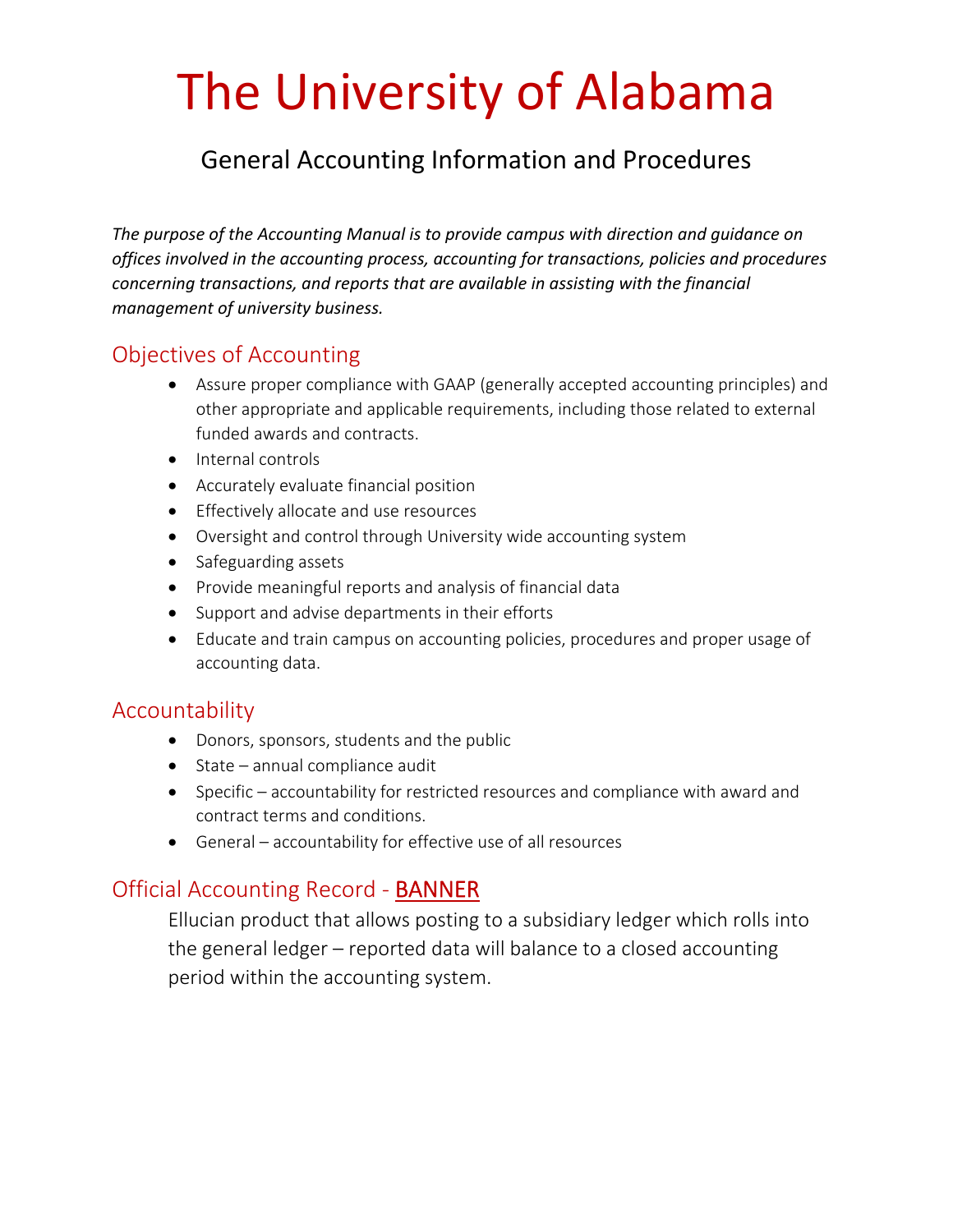#### a) Grant/Account/Fund Structure within Banner

Blueprint of financial structure, used to classify financial transactions and identify fund groups, functions, organizational units and important internal and external reporting.

- 1. Grant way to account for projects that cross fiscal years and budget periods.
- 2. Account code used to expense or record items to a category
- 3. Fund unit to classify an accounting entity and allow segregation of resources and activities.
- b) Creation of account codes, organization codes, program codes, activity codes, grants and funds within Banner Accounting System.

#### **•** Financial Accounting and Reporting creates

- 1. Account codes
- 2. Organization codes
- 3. Program codes
- 4. Activity codes
- 5. Grants for project accounts such as plant and athletics
- 6. Other Funds not related to sponsored projects and have numbering schemes of
	- a. 11XXX
	- b. 12XXX
	- c. 13XXX
	- d. 15XXX
	- e. 16XXX
	- f. 18XXX
	- g. 3XXXX
	- h. 39XXX
	- i. 41XXX
	- j. 42XXX
	- k. 49XXX
	- l. 5XXXX
	- m. 6XXXX
	- n. 8XXXX
	- o. 9XXXX

#### • Contract and Grant Accounting creates

- 1. Grants –sponsored project accounts for external (restricted) and internal funding and normally accompanied by an agreement.
- 2. All sponsored project funds for awards and contracts and related cost sharing.
	- a. 2XXXX
	- b. 7XXXX
	- c. 14XXX
	- d. 17XXX
	- e. 19XXX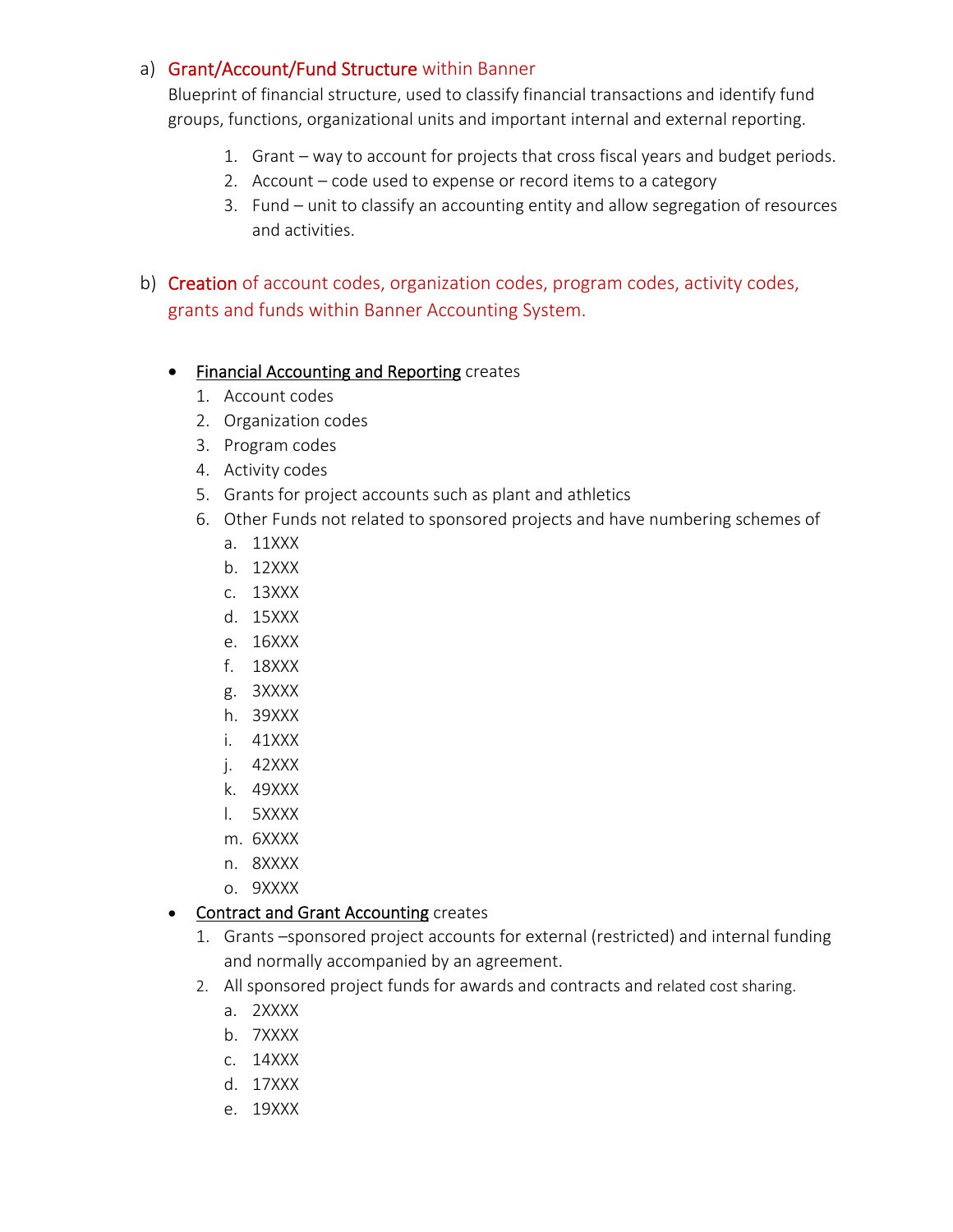- c) FOAPAL Elements used in Banner to record expenditures appropriately in the ledger ‐ Chart, Fund, Organization, Account, Program, Activity and Location.
	- Chart
		- 1. Chart A The University of Alabama
		- 2. Chart C Capstone Foundation
		- 3. Chart D Donor Advised Fund
		- 4. Chart E The 1831 Foundation
		- 5. Chart L Law School Foundation
		- 6. Chart N The National Alumni Association
		- 7. Chart T The Crimson Tide Foundation
	- Fund Codes Fund code groupings for Chart A (numbering scheme)
		- 1. 11XXX Operations and Maintenance (departmental/organizational funds)
		- 2. 12XXX Designated Operations
		- 3. 13XXX Research Overhead (cost reimbursed through sponsored projects)
		- 4. 14XXX RGC ‐ Research Grants Committee (internal research funds)
		- 5. 15XXX Unrestricted Endowment Income
		- 6. 16XXX Unrestricted Gift
		- 7. 17XXX Collaborative Funds (internal sponsored projects working with other areas on campus and off)
		- 8. 19XXX Cost Share for RGC funding
		- 9. 7XXXX Cost Share (related to externally funded sponsored projects)
		- 10. 18XXX Auxiliaries
		- 11. 2XXXX Restricted Grants (sponsored projects)
		- 12. 3XXXX Restricted Gifts
		- 13. 39xxx Gifts to be Endowed
		- 14. 41XXX Federal Loan Funds
		- 15. 42XXX Institutional Loan Funds
		- 16. 49XXX Agency Funds
		- 17. 5XXXX Endowment Income
		- 18. 6XXXX Endowment Funds
		- 19. 9XXXX Plant Funds
	- Organization Codes (departments)
		- 1. Another way to classify income and expenses
		- 2. Broken out by divisions
		- 3. Area that gets to use the resources
		- 4. Creation of Organizations Financial Accounting and Reporting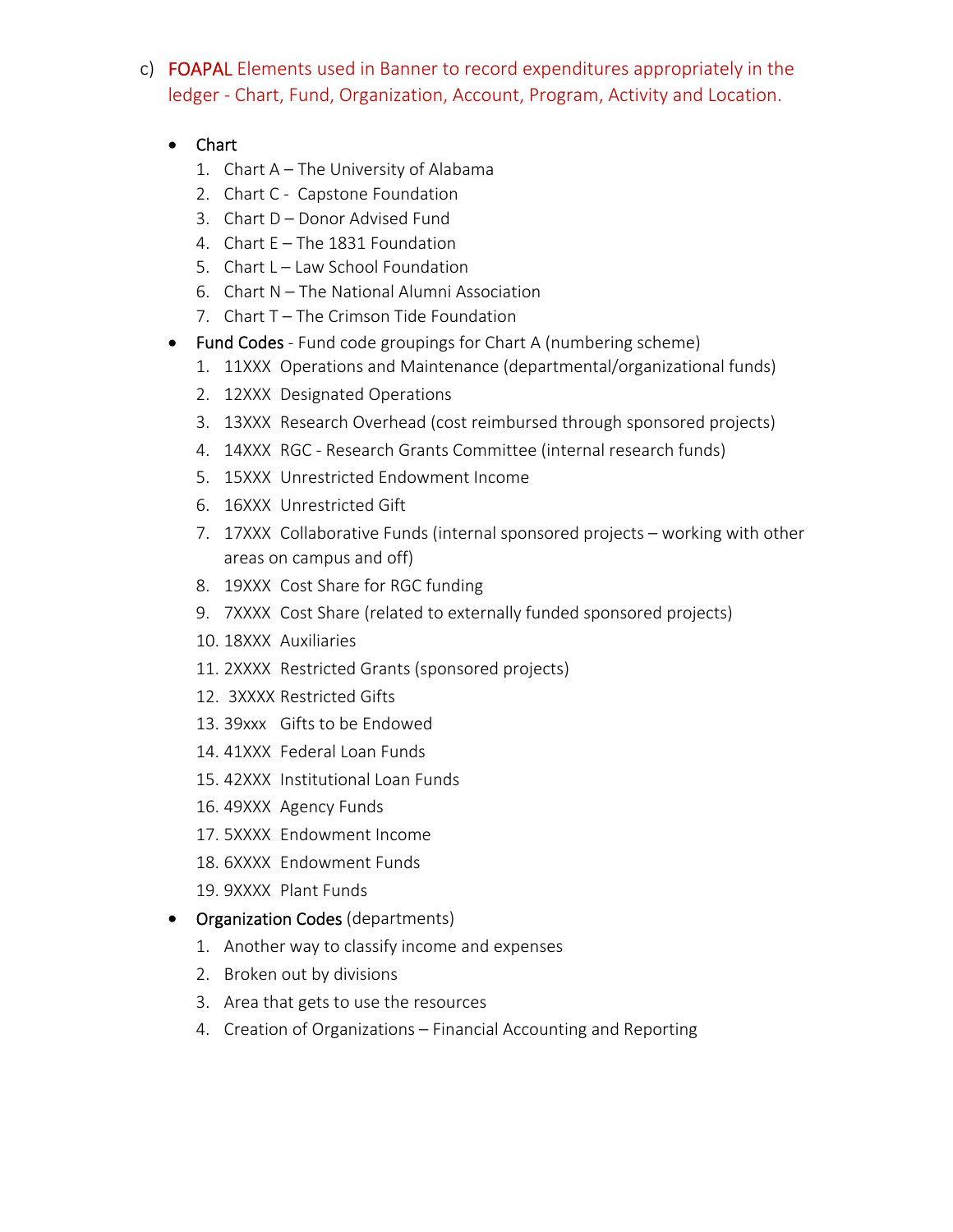- Account Codes (numbering scheme) way to meet reporting needs and classify resources.
	- 1. 1XXXXX Assets
	- 2. 2XXXXX Liabilities
	- 3. 3XXXXX Control Accounts and Fund Balances
	- 4. 5XXXXX Revenues
	- 5. 6XXXXX Labor and Fringe Benefits Expenses
	- 6. 7XXXXX Operating Expenses
	- 7. 790XXX Transfers
- **Program Codes** (numbering scheme) way to classify expenses by a function and used for surveys, facilities and administrative rate (F&A or IDC), internal management and state reporting.
	- 1. 100 Instruction
	- 2. 150 Service and Academic Citizenship
	- 3. 200 Research
	- 4. 300 Public Service
	- 5. 400 Academic Support
	- 6. 500 Student Services
	- 7. 600 Institutional Support
	- 8. 700 Operation and Maintenance of Plant
	- 9. 800 Scholarships
	- 10. 900 Auxiliaries
- Activity Codes (optional) often used to track conferences, courses or other types of expenses or revenues within an organizational unit. Budgets cannot use activity codes.
- Location Codes (optional)

#### d) Expenses – payment/purchase method to get items recorded to a FOAPAL unit within Banner for employees, students, vendors, etc.

- Concur
	- 1. The University of Alabama's (UA) web‐based tool that fully integrates travel reservations and expense reporting data into one application and is accessed through MyBama by navigating to the Employee Tab and clicking on the Concur link under Procurement Services.
	- 2. Concur allows electronic processing of the following:
		- a. P-card transactions (travel and non-travel)
		- b. Travel reimbursements
		- c. Miscellaneous reimbursements
		- d. Payments to vendors
		- e. International travel approvals
	- 3. Information and reference materials can be found at https://concur.ua.edu/. Specific questions may be emailed to concur@ua.edu.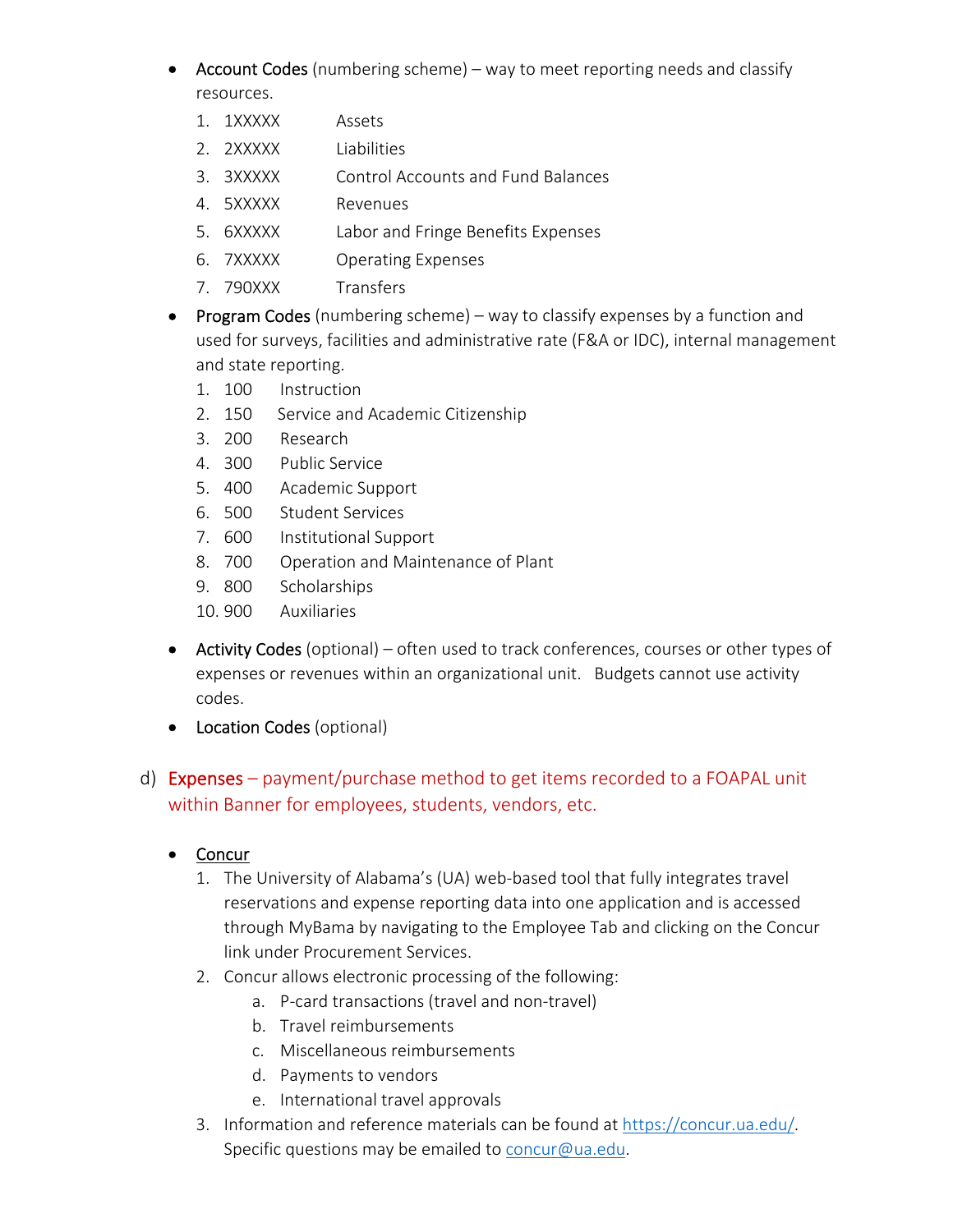- 4. Points to remember
	- a. No user should have a grant fund as the default FOAP.
	- b. For sponsored projects, PI approval is required and should be documented if the purchaser/buyer doesn't have specific signature authority on the PI's grants and contracts.
	- c. Supporting documentation must be attached including but not limited to receipts, invoices and justification/business purpose.
	- d. Concur uses primarily 5‐digit account codes (some 6‐digit codes are allowed)
	- e. Subcontracts (Subs) or Professional Service Agreements (PSAs) that have encumbrance numbers will be handled outside of Concur since the system currently doesn't account for encumbrance numbers.
	- f. International travel should be requested and submitted for approval prior to booking travel so that UA can consistently assess the risk and benefit of the travel ensuring or enhancing the safety of the university traveler. Federally sponsored grants and contracts must also follow the Fly America Act.
	- g. Approvals route to the employee supervisor and org approver prior to payment. If any Foundation funds or Contract and Grant Accounting Funds are used, the report will require approval of those areas as well.

#### • BuyBama

- 1. UA's electronic procurement system is accessed through MyBama by navigating to the Employee Tab and clicking on the BuyBama link under Procurement Services.
- 2. Some features of BuyBama
	- a. Allows users to shop from multiple contract vendors from a single sign on.
	- b. Process of entering requisitions is simplified and streamlined.
	- c. Orders over \$5,000 require a business purpose explanation.
- 3. Information and reference materials can be found at http://purchasing.ua.edu/buybama.html/.
- 4. For sponsored projects, PI approval or someone with signature authority for the PI should approve. This can be in the form of attached emails or documentation within the system.
- 5. BuyBama interfaces with Banner to verify if the person has authority to purchase using the FOAP and if there is money available in that budget for purchase.
- 6. Approvals route to the org approver, then if over \$15,000 to college/division approver. If the funds relate to sponsored projects, the purchase will require Contract and Grant Accounting approval. Environmental Health and Safety reviews chemical purchases and requires all chemicals to be delivered to their office. Items over \$15,000 will also require the purchasing buyer to review for bid law requirements or sole source documentation.
- GA Tops (graduate assistant tuition)
	- 1. The University of Alabama system to account for graduate tuition, which may be accessed at https://ua‐app01.ua.edu/gatops.
	- 2. Types of awards processed under GA Tops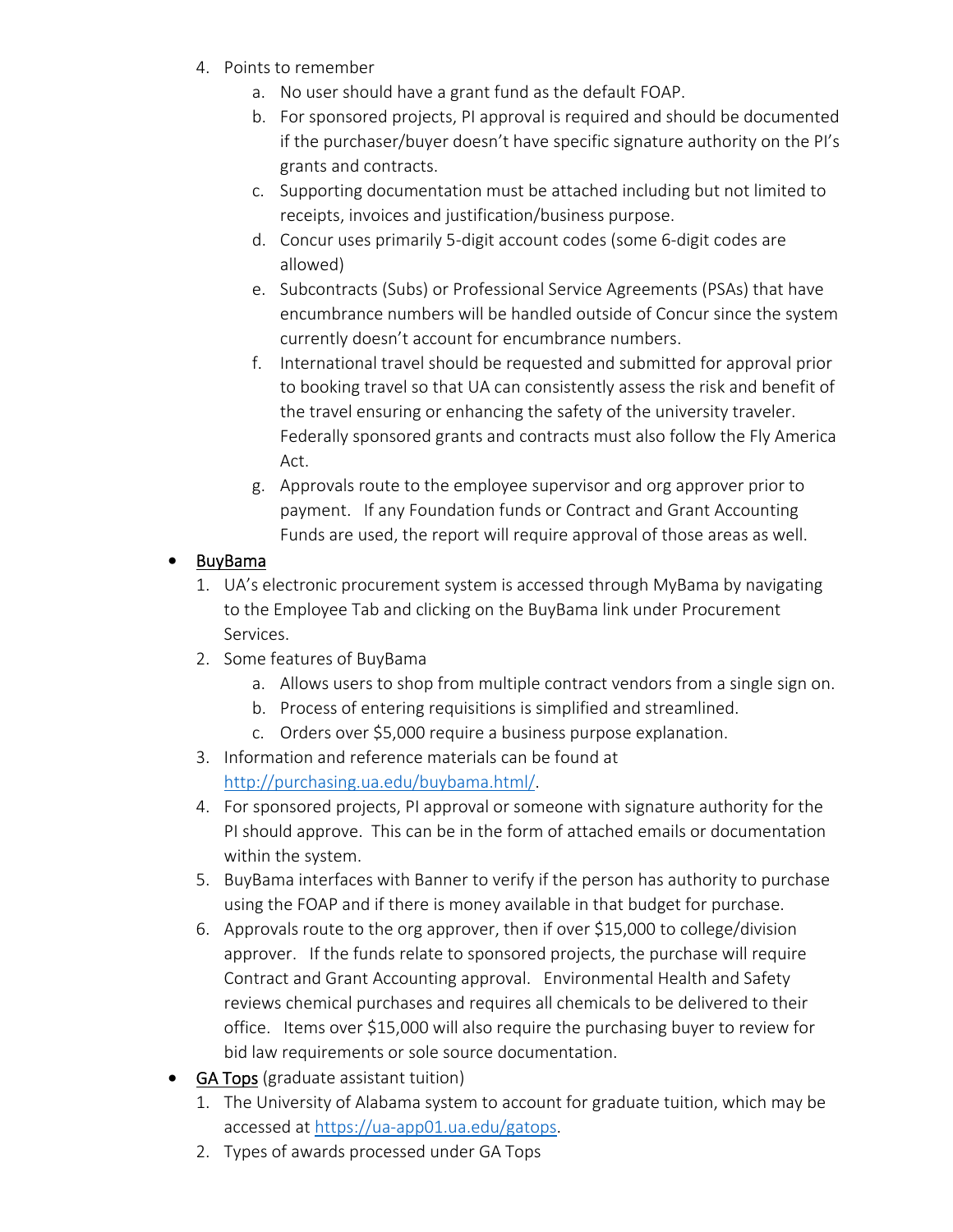- a. Tuition scholarships for all permanently budgeted graduate assistantships
- b. Tuition scholarships for all other departmental funded graduate assistantships
- c. Tuition scholarships for all contract and grant funded graduate assistantships
- d. Tuition scholarships for some special permanent awards such as Law School, MINT, Academic Affairs, Student Affairs and Graduate School.
- e. Tuition scholarships for some special awards funded by the Provost through Academic Affairs as supplemental permanent awards
- f. Tuition scholarships for graduate fellowships which are approved by Academic Affairs for processing on this system
- 3. Information and reference materials may be found at http://services.graduate.ua.edu/admin/gatops\_manual.pdf.
- 4. MyBama ID is used for login and then there will be a selection of Banner orgs that you have access within Banner based on your CWID.
- 5. Within the system, FTEs for students should match the FTE distribution on the corresponding ePA (electronic personnel action form).
- 6. Approvals are directed to graduate school and/or Contract and Grant Accounting based on FOAPAL entered.

#### • Scholarship System

- 1. Departmental scholarships may be awarded through ASAS (Alabama Scholarship Awarding System). Scholarships have sub‐codes that tie to detail codes in Banner Accounts Receivable. The detail code corresponds to a FOAPAL that is charged when the scholarship is awarded. Enrollment management administers the ASAS.
- 2. For need based scholarships, please work with financial aid to ensure eligibility.

#### ● ePA-Electronic Personnel Action Form (Everest – software platform)

Designed business application using forms to establish payroll for faculty and staff. Detail instructions on filling out the forms and routing process is available within MyBama.

- 1. Department Administrators originate the ePA and routing for the individual that is to be paid.
- 2. ePA approvers will receive an email notification to review and approve the form for their department/division.
- 3. FOAPAL elements dictate others in the queue to approve such as Academic Affairs, Contract and Grant Accounting or the Graduate School.
- 4. Access to the system is managed through MyBama.
- Other Transactions
	- 1. Online Departmental Transfers (DTA) internal transactions where a service or good is provided from one department to another. See https://financialaccounting.ua.edu/forms/ for the online forms and training. See https://financialaccounting.ua.edu/policiesandreferences/ for additional training videos.
	- 2. Online Journal Entries (JEs) Entries to correct expenses that have already occurred within a closed accounting period. All JEs should correct an actual item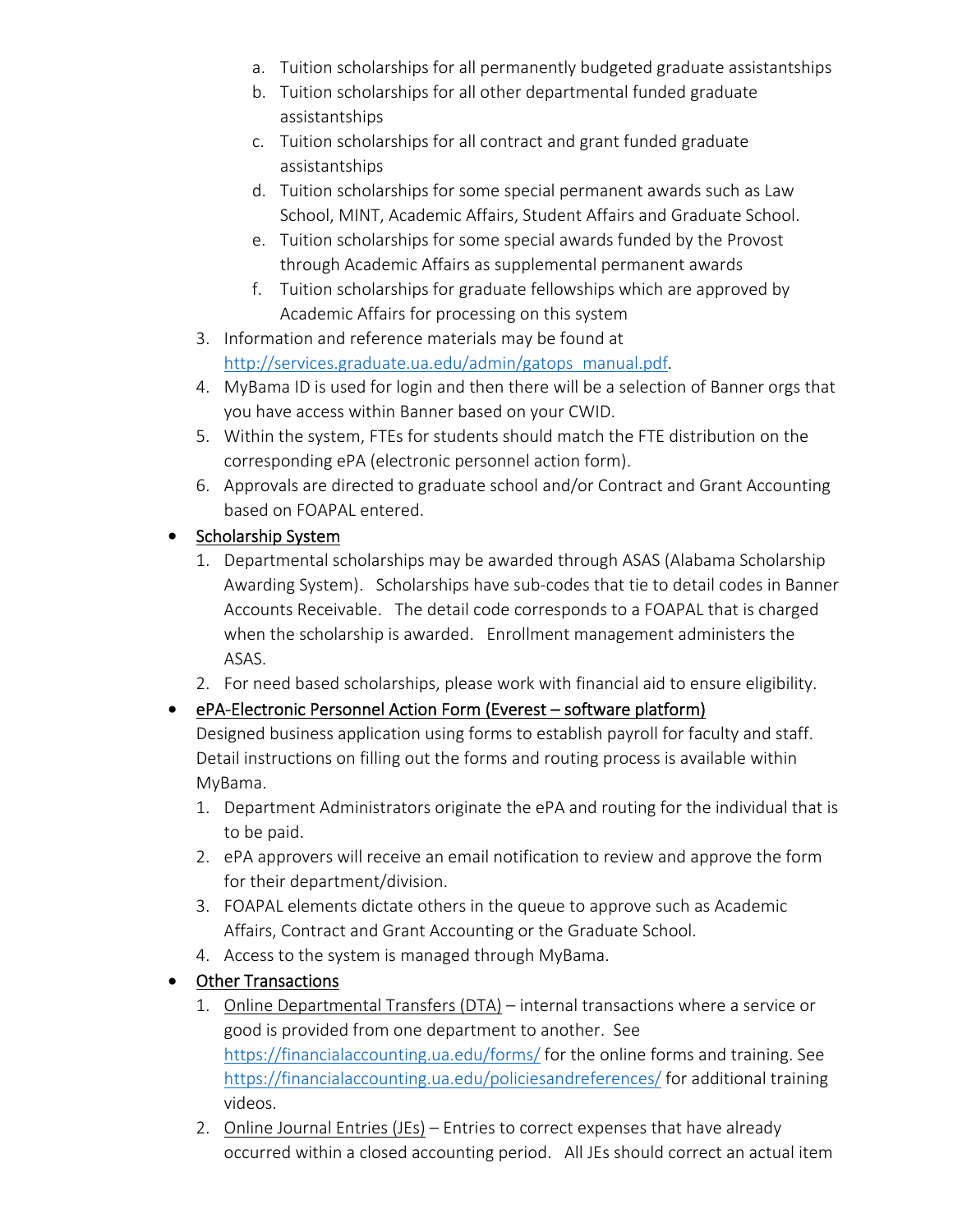that has already hit within the accounting system. All JEs for CGA (Contract and Grant Accounting) must be accompanied by appropriate documentation of where the charge originally hit along with a cost transfer form, which requires an explanation for why it was not reconciled correctly. All JEs and cost transfer forms for CGA must be approved by the Director of CGA and if over 90 days also by the Assistant VP of Research. See https://financialaccounting.ua.edu/forms/ for the online forms and training. See

https://financialaccounting.ua.edu/policiesandreferences/ for additional training videos.

3. FUPLOADS – Large journal entries are uploaded from an Excel spreadsheet into Banner. Entries with CGA funds are approved by Contract and Grant Accounting. All other entries are approved by Financial Accounting and Reporting. See http://financialaccounting.ua.edu/forms/ for FUPLOAD template. See http://financialaccounting.ua.edu/policiesandreferences/ for FUPLOAD training.

#### e) Banner Security and Training

- Finance Banner Training
- Research Banner training pertaining to sponsored projects should be requested from Contact and Grant Accounting. Access to these funds is not received/ provided until training is given.

#### f) Fiscal Oversight

- Departments are responsible for performing control activities that help present financial activity accurately.
- Preventive controls include authorization and approval of transactions. Segregation of duties is another preventive control. No one person should:
	- 1. Initiate the transaction
	- 2. Approve the transaction
	- 3. Record the transaction
	- 4. Reconcile balances
	- 5. Handle assets
	- 6. Review reports
- Departments should also perform detective controls, including:
	- 1. Reviews Budget to actual comparisons, current to prior period comparison, performance indicators, follow-up on unexpected results or unusual items. Tools that can be used to do this are below.
		- a. Banner drill down on FGIBDST, FRIGITD, FGITRND or FRIGTRD will allow information by FOAPAL.
		- b. Eprint CAS authentication through MyBama this is after the fact and after a month end close. Listed below are a few reports that may be of some help.